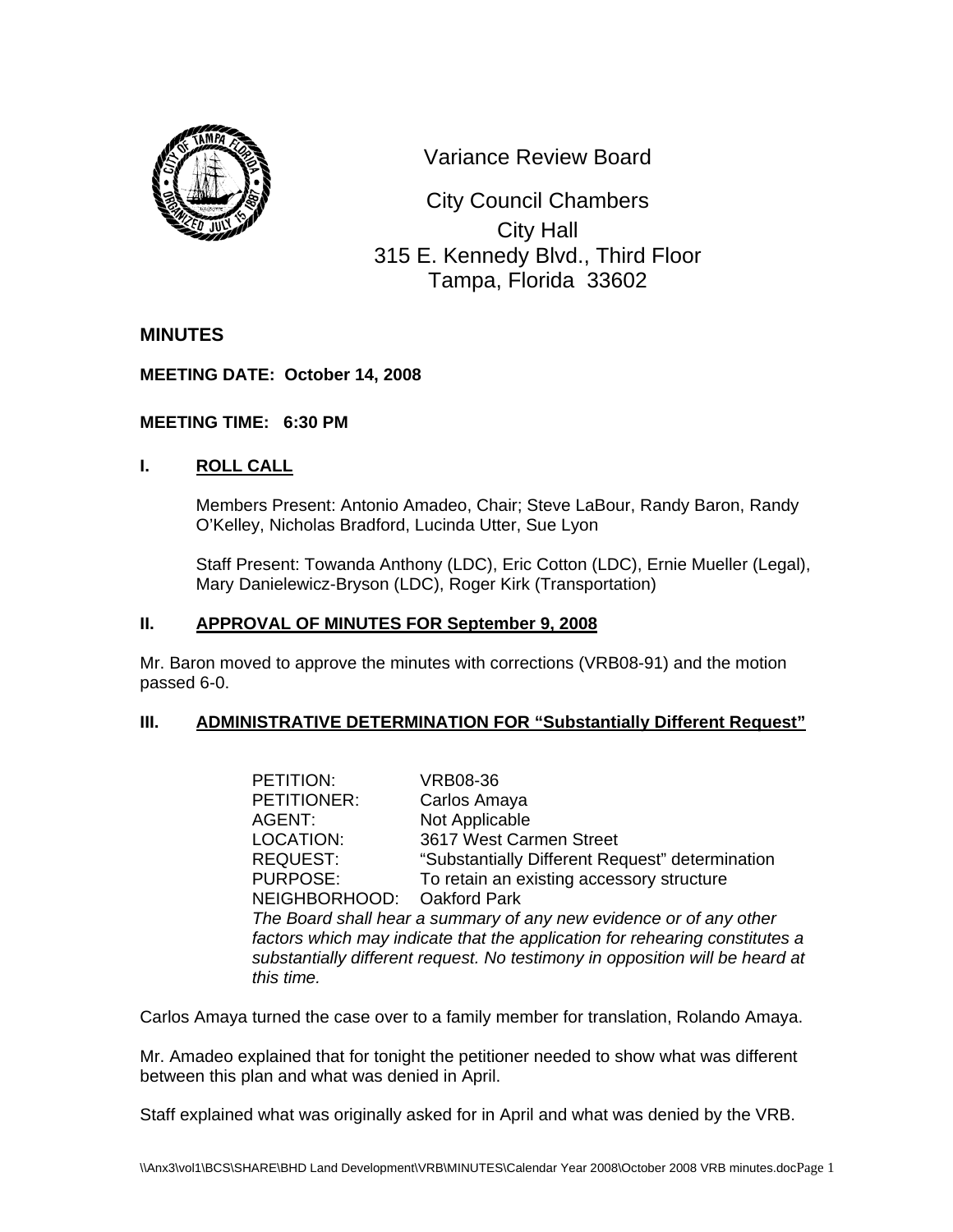Mr. Amaya (translator) explained the difference, showing that the setback had been increased and that the building separation was no longer needed.

The public hearing was closed and the Board entered into discussion.

Mr. Baron moved to continue the case to November 18 and was seconded by Mr. Bradford with instructions to bring in a site plan or survey. The motion passed 6-0.

### **IV. OLD BUSINESS: Cases Continued/ Mis-Notice**

| PETITION:          | VRB08-92 (Withdrawal)                                                                                                                                                                                                                |
|--------------------|--------------------------------------------------------------------------------------------------------------------------------------------------------------------------------------------------------------------------------------|
| <b>PETITIONER:</b> | <b>Anthony Galarza</b>                                                                                                                                                                                                               |
| AGENT:             | Not Applicable                                                                                                                                                                                                                       |
| LOCATION:          | 9310 N Edison Avenue                                                                                                                                                                                                                 |
| <b>REQUEST:</b>    | To reduce the front yard setback from 20' to 15',<br>with the allowed encroachment of the eaves and<br>gutters                                                                                                                       |
| <b>PURPOSE:</b>    | To construct a new single family residential<br>residence                                                                                                                                                                            |
| NEIGHBORHOOD:      | <b>Forest Hills Community Association</b>                                                                                                                                                                                            |
| PETITION:          | VRB08-93 (Continuance)                                                                                                                                                                                                               |
| <b>PETITIONER:</b> | Adam LaFaye                                                                                                                                                                                                                          |
| AGENT:             | Not Applicable                                                                                                                                                                                                                       |
| LOCATION:          | 4311 W South Avenue                                                                                                                                                                                                                  |
| <b>REQUEST:</b>    | To reduce the front yard setback from 10' to 6.1', to<br>reduce the corner yard setback from 10' to 2.2' with<br>the allowed encroachment of the eaves and gutters<br>and to reduce parking requirement from 6 spaces<br>to 5 spaces |
| <b>PURPOSE:</b>    | To retain existing buildings                                                                                                                                                                                                         |
| NEIGHBORHOOD:      | <b>Drew Park Advisory Committee</b>                                                                                                                                                                                                  |
| hearing date.      | The board requested a continuance to the October 14, 2008, public                                                                                                                                                                    |

Mr. Bradford stepped away.

Mr. LaFaye presented the revised site plans, showing the parking layout in addition to the building locations.

Public hearing was closed.

Mr. Baron questioned the layout and if space 3 was functional.

Mr. Baron moved to approve and was seconded by Ms. Utter. The motion passed 5-0.

Mr. LaBour arrived and Mr. Bradford took his seat.

#### **V. NEW BUSINESS**

#### A. TREE & LANDSCAPE / TRANSPORTATION / SIGN VARIANCES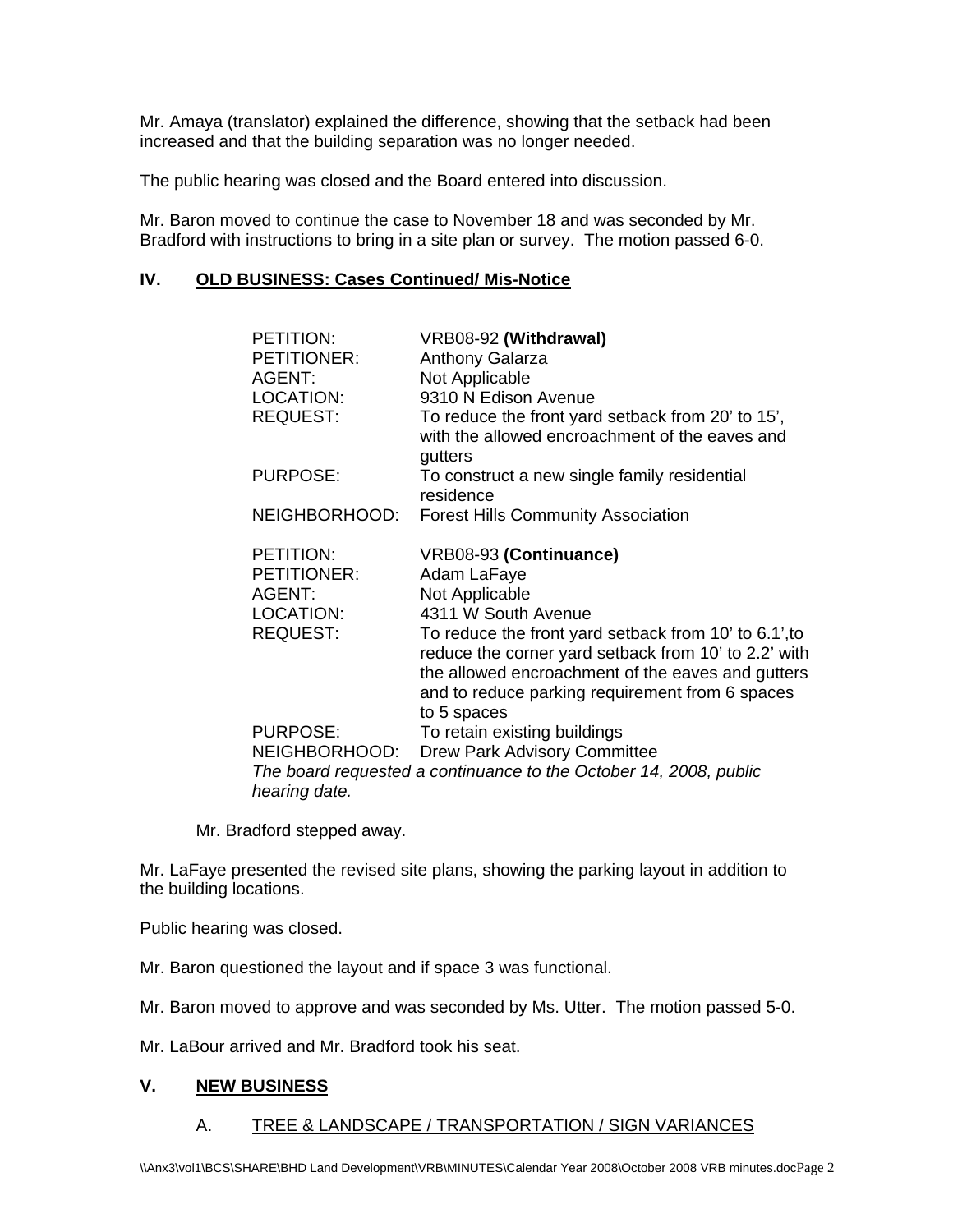### B. GENERAL VARIANCES

| PETITION:       | <b>VRB08-95</b>                                                                                     |
|-----------------|-----------------------------------------------------------------------------------------------------|
| PETITIONER:     | William R. Alford                                                                                   |
| AGENT:          | Not Applicable                                                                                      |
| LOCATION:       | 3308 W. Kennedy Boulevard                                                                           |
| <b>REQUEST:</b> | To reduce the rear yard setback from 10 to 4.67',<br>with the allowed encroachment of the eaves and |
|                 | gutters to reduce buffer from 15' to 4.67'.                                                         |
| <b>PURPOSE:</b> | To install a refrigeration unit to accommodate<br>existing restaurant                               |

#### NEIGHBORHOOD:

Mr. Alford explained the request and showed pictures of the building and surrounding properties and trees.

Mary Bryson showed a redlined site plan and the distance from the existing slab to the tree, which is 11', not 12' as shown on the site plan. She indicated that for the health of the tree, the slab not be expanded.

Mr. Alford agreed to staff's recommendation and keep the unit at 12' from the tree.

The public hearing was closed.

Mr. LaBour and Mr. Bradford questioned the hardship and if it was met.

Mr. O'Kelley moved to deny the request based on the lack of hardship through substantial and competent evidence and was seconded by Mr. Bradford. The motion passed 4-3, with Mr. LaBour, Mr. Baron and Mr. Amadeo voting against the motion.

| PETITION:       | <b>VRB08-96</b>                                     |
|-----------------|-----------------------------------------------------|
| PETITIONER:     | John DeCaro                                         |
| AGENT:          | Not Applicable                                      |
| LOCATION:       | 6101 S. Elkins Avenue                               |
| <b>REQUEST:</b> | South side yard setback from 5' to 3' for the pool  |
|                 | and the side and rear yard from 5' to 2' for a pool |
|                 | enclosure.                                          |
| <b>PURPOSE:</b> | To install an in-ground pool and cage               |
| NEIGHBORHOOD:   | <b>Ballast Point</b>                                |

Matt Campo represented the petitioner and explained the site plan.

The public hearing was closed.

Mr. O'Kelley moved to deny based on the lack of substantial and competent evidence and that the site was over developed, and was seconded by Ms. Lyon. The motion failed 3-4, with Mr. Barron, Ms. Utter, Mr. Amadeo and Mr. Bradford voting nay.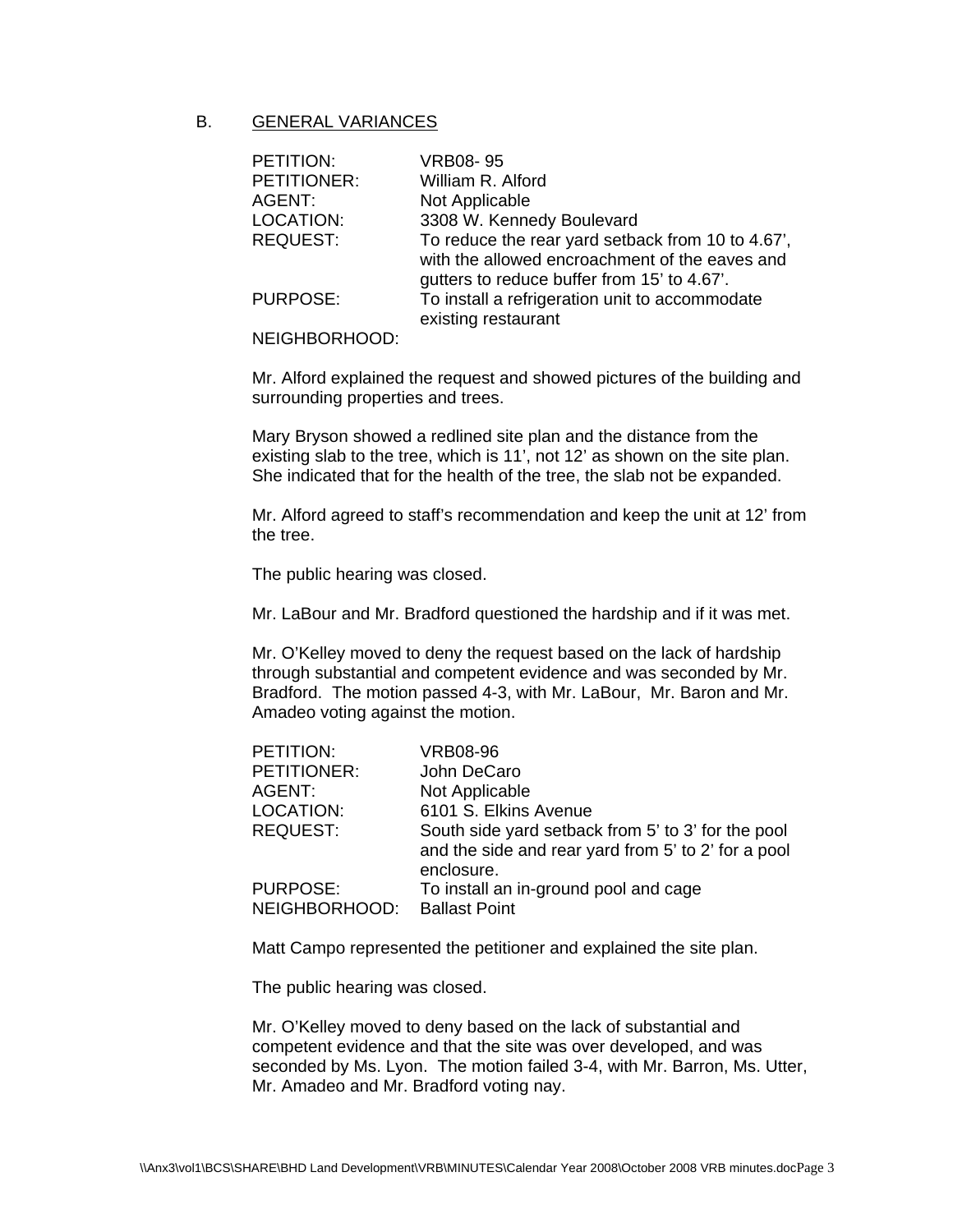Mr. Baron moved to approve and was seconded by Ms. Utter and the motion passed 4-3, with Mr. LaBour, Mr. O'Kelley and Ms. Lyon voting nay.

| PETITION:       | <b>VRB08-97</b>                                     |
|-----------------|-----------------------------------------------------|
| PETITIONER:     | Rafael E. & Becky M. Fernandez                      |
| AGENT:          | Not Applicable                                      |
| LOCATION:       | 1111 Culbreath Isles Drive                          |
| <b>REQUEST:</b> | To reduce the east side yard setback from 7' to 5', |
|                 | with the allowed encroachment of the eaves and      |
|                 | gutters.                                            |
| <b>PURPOSE:</b> | To construct a two car garage                       |
| NEIGHBORHOOD:   | Culbreath Isles P.O.A. Inc / Culbreath Isles HOA    |

Mr. Fernandez explained the request and the impact of the deed restrictions on the property with the design of the structure. He showed pictures of the properties adjacent being less than 7', closer to 5'.

Roger Kirk, Transportation, had issues with the driveway layout.

Phil Foster explained that the driveway was 10' wide.

The public hearing was closed.

Mr. LaBour moved to approve and was seconded by Mr Baron. The motion passed 7-0.

| PETITION:       | <b>VRB08-98</b>                                  |
|-----------------|--------------------------------------------------|
| PETITIONER:     | <b>Cameron Mitchell</b>                          |
| AGENT:          | <b>Todd Pressman</b>                             |
| LOCATION:       | 2205 N. Westshore Boulevard                      |
| <b>REQUEST:</b> | To increase signage from 0 sf to 166.83 sf, to   |
|                 | increase signage from 0 sf to 10.51 sf, to allow |
|                 | signage where there is no street frontage        |
| <b>PURPOSE:</b> | To construct new commercial development          |
| NEIGHBORHOOD:   | Carver City / Lincoln Gardens                    |

*Per the Zoning Administrator's review of provisions, this case has been removed from the agenda.* 

| PETITION:       | VRB08-99                                                                                           |
|-----------------|----------------------------------------------------------------------------------------------------|
| PETITIONER:     | Paul Salmon                                                                                        |
| AGENT:          | <b>Todd Scime</b>                                                                                  |
| LOCATION:       | 9617 1/2 North Oklawaha Avenue                                                                     |
| <b>REQUEST:</b> | To reduce the rear yard setback from 20' to 10',<br>with the allowed encroachment of the eaves and |
|                 | gutters                                                                                            |
| <b>PURPOSE:</b> | To construct residential addition                                                                  |
| NEIGHBORHOOD:   | Terrace Park Civic Association                                                                     |

Todd Scime, representing the property owner, explained the request and showed pictures. Mr. Scime stated that a contractor had done work without a permit.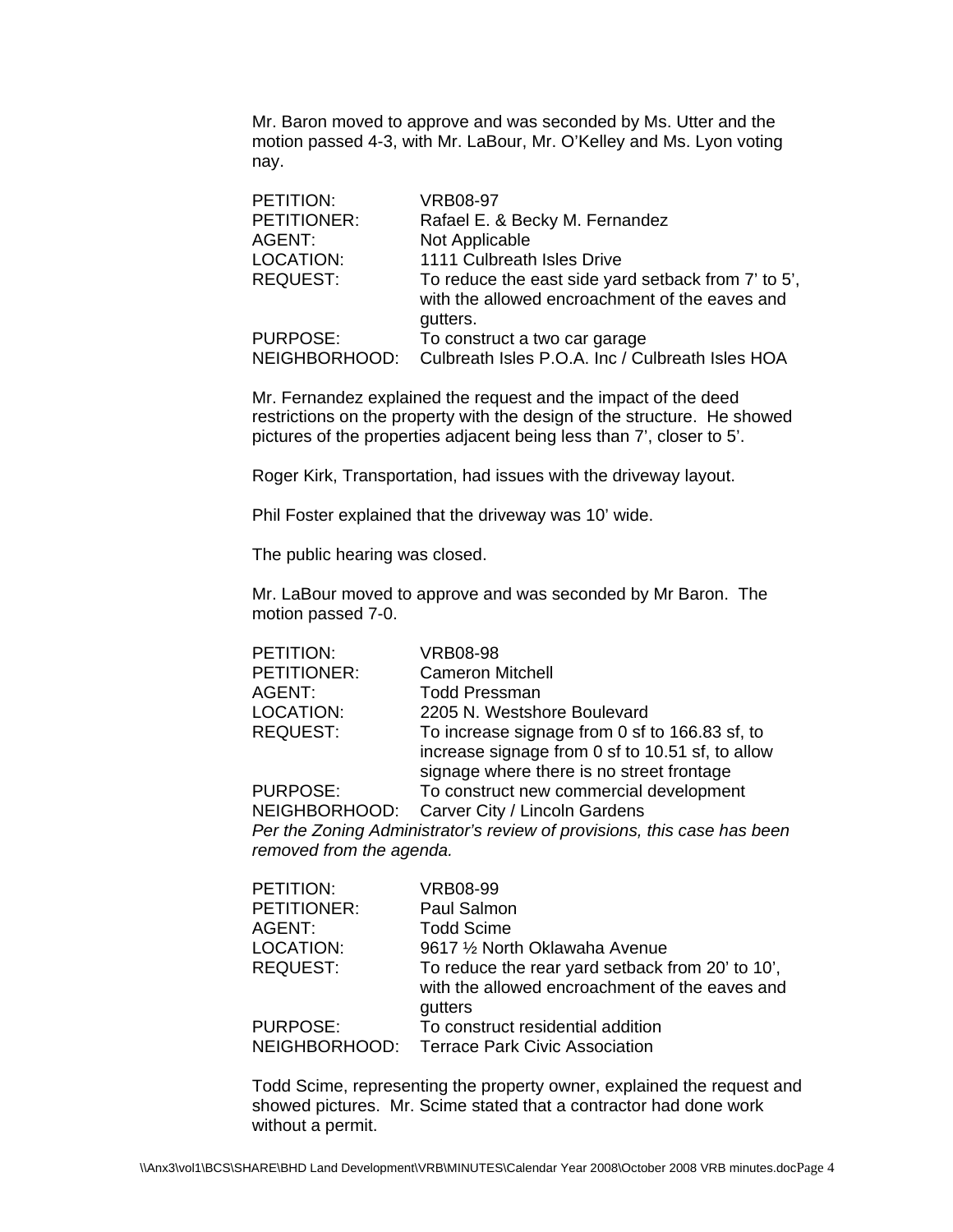Mr. Salmon asked for approval of the request.

The public hearing was closed.

Mr. Baron moved to approve and was seconded by Mr. LaBour. The motion passed 7-0.

| PETITION:       | <b>VRB08-100</b>                                     |
|-----------------|------------------------------------------------------|
| PETITIONER:     | Jorge Ramirez                                        |
| AGENT:          | Not Applicable                                       |
| LOCATION:       | 1215 E. New Orleans Avenue                           |
| <b>REQUEST:</b> | To reduce the rear yard setback from 20' to 6', to   |
|                 | reduce the east side yard setback from 7' to 0' with |
|                 | the allowed encroachment of the eaves and gutters    |
| <b>PURPOSE:</b> | To construct residential addition                    |
| NEIGHBORHOOD:   | Southeast Seminole Heights                           |

Ivan Valenzuela explained the variance request.

Susan Long, representing the neighborhood association, stated their concerns by reading a letter into the record.

Christine Hess, representing the land use committee, read a letter into the record from Stan Lassiter.

Nancy Acosta and Ames Meyer objected to the request and testified that the structure in question did not exist and showed pictures of the addition.

The public hearing was closed.

Mr. Bradford moved to deny the request and was seconded by Mr. Baron. The motion passed 7-0.

| PETITION:       | <b>VRB08-101</b>                                     |
|-----------------|------------------------------------------------------|
| PETITIONER:     | Nancy Lee Huerta                                     |
| AGENT:          | Not Applicable                                       |
| LOCATION:       | 2904 W. Lake Avenue                                  |
| <b>REQUEST:</b> | To reduce the rear yard setback from 5' to 0', to    |
|                 | reduce the east side yard setback from 5' to 0' with |
|                 | the allowed encroachment of the eaves and gutters    |
| <b>PURPOSE:</b> | To allow for a pool screening                        |
| NEIGHBORHOOD:   | <b>Stadium Area</b>                                  |

Michael Sierra, representing the property owner, gave a brief history of the property owner. Mr. Sierra showed pictures of the property and existing pool cage. He argued that the existing tree canopy is causing the partial hardship.

The public hearing was closed.

Mr. Baron moved to approve the request and was seconded by Mr. Bradford. The motion passed 6-1, with Mr. LaBour voting nay.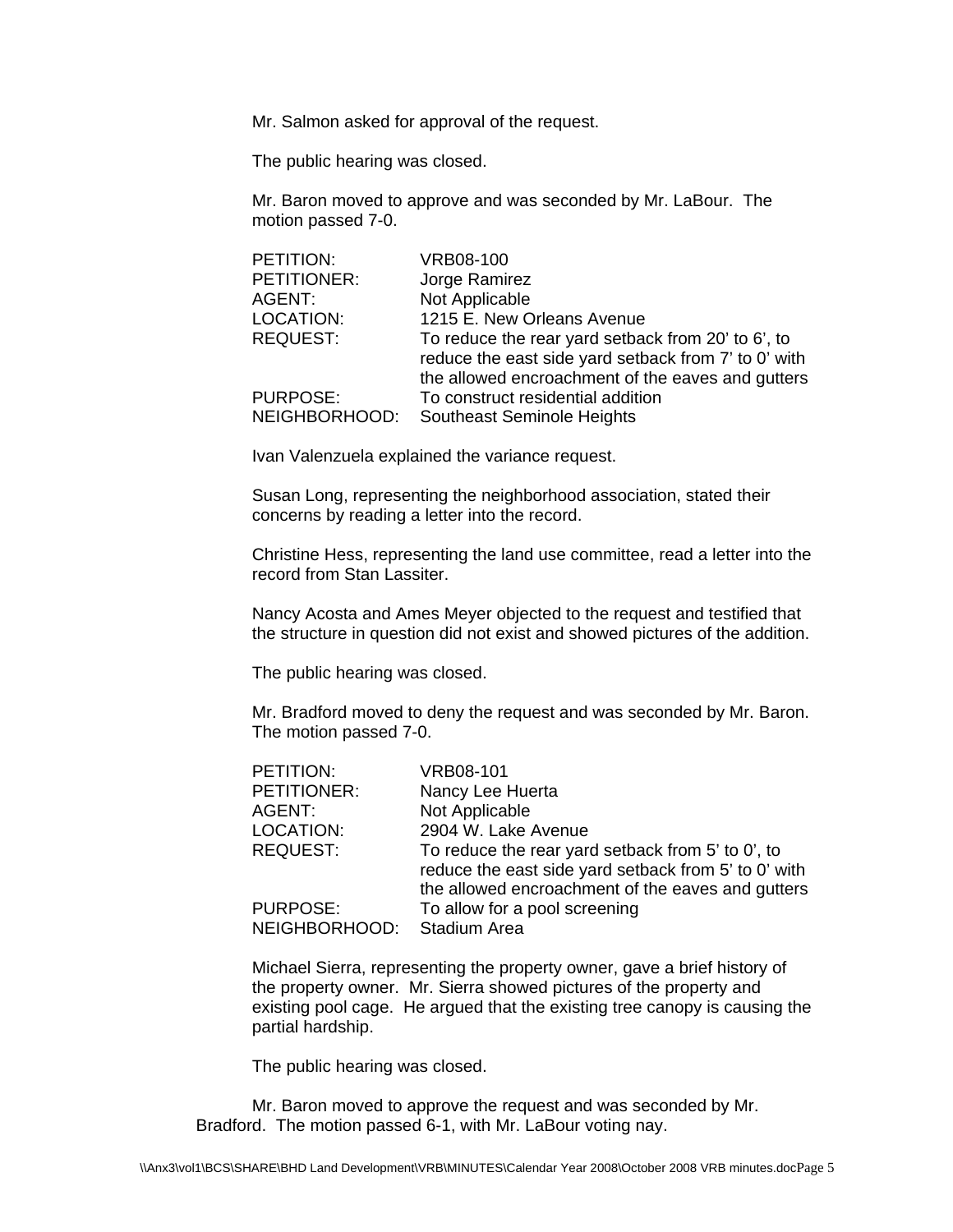| PETITION:                        | VRB08-102                                                                                                    |
|----------------------------------|--------------------------------------------------------------------------------------------------------------|
| PETITIONER:                      | <b>Dariel Diaz</b>                                                                                           |
| AGENT:                           | Not Applicable                                                                                               |
| LOCATION:                        | 1901 W. Skagway Avenue                                                                                       |
| <b>REQUEST:</b>                  | To reduce front yard setback from 20' to 16.9' with<br>the allowed encroachment of the eaves and<br>gutters. |
| <b>PURPOSE:</b><br>NEIGHBORHOOD: | To retain existing front yard addition<br>Lowry Park                                                         |

Dariel Diaz and {wife} explained the request and the confusion over why the setback was 16.9 when the plans were approved at a greater setback.

Roger Kirk from Transportation objected to the request, citing code, but did state that it would be difficult to accomplish.

The public hearing was closed.

Mr. LaBour moved to approve the request and was seconded by Mr. Baron and passed 7-0.

| PETITION:       | VRB08-103 (Mis-Notice)                                        |
|-----------------|---------------------------------------------------------------|
| PETITIONER:     | Eduardo & Deolinda Tommasi                                    |
| AGENT:          | Not Applicable                                                |
| LOCATION:       | 1512 E. North Street                                          |
| <b>REQUEST:</b> | To increase height of fence from 4' to 5'8"                   |
| <b>PURPOSE:</b> | To retain existing scalloped topped fence at 5'8"             |
|                 | tallest 5' shortest                                           |
| NEIGHBORHOOD:   | <b>Old Seminole Heights</b>                                   |
| PETITION:       | <b>VRB08-104</b>                                              |
| PETITIONER:     | Candy's Properties, Inc.                                      |
| AGENT:          | Frank C. Miranda, Esq.                                        |
| LOCATION:       | 4202 W. Cayuga Street                                         |
| <b>REQUEST:</b> | To increase stacking height from 6' to 30' and                |
|                 | retain chain link fence in place of the solid masonry<br>wall |
| <b>PURPOSE:</b> | To allow open storage                                         |
| NEIGHBORHOOD:   | <b>Drew Park Advisory Committee</b>                           |

Mr. Miranda explained the variance request and immediately discussed the letter of support from the Drew Park committee.

The stacking height was amended to be no more than 12' in height. Mr. Miranda discussed the fence issue and the need for it to be opaque for safety purposes.

The public hearing was closed.

Mr. Baron questioned the hardship criteria being met.